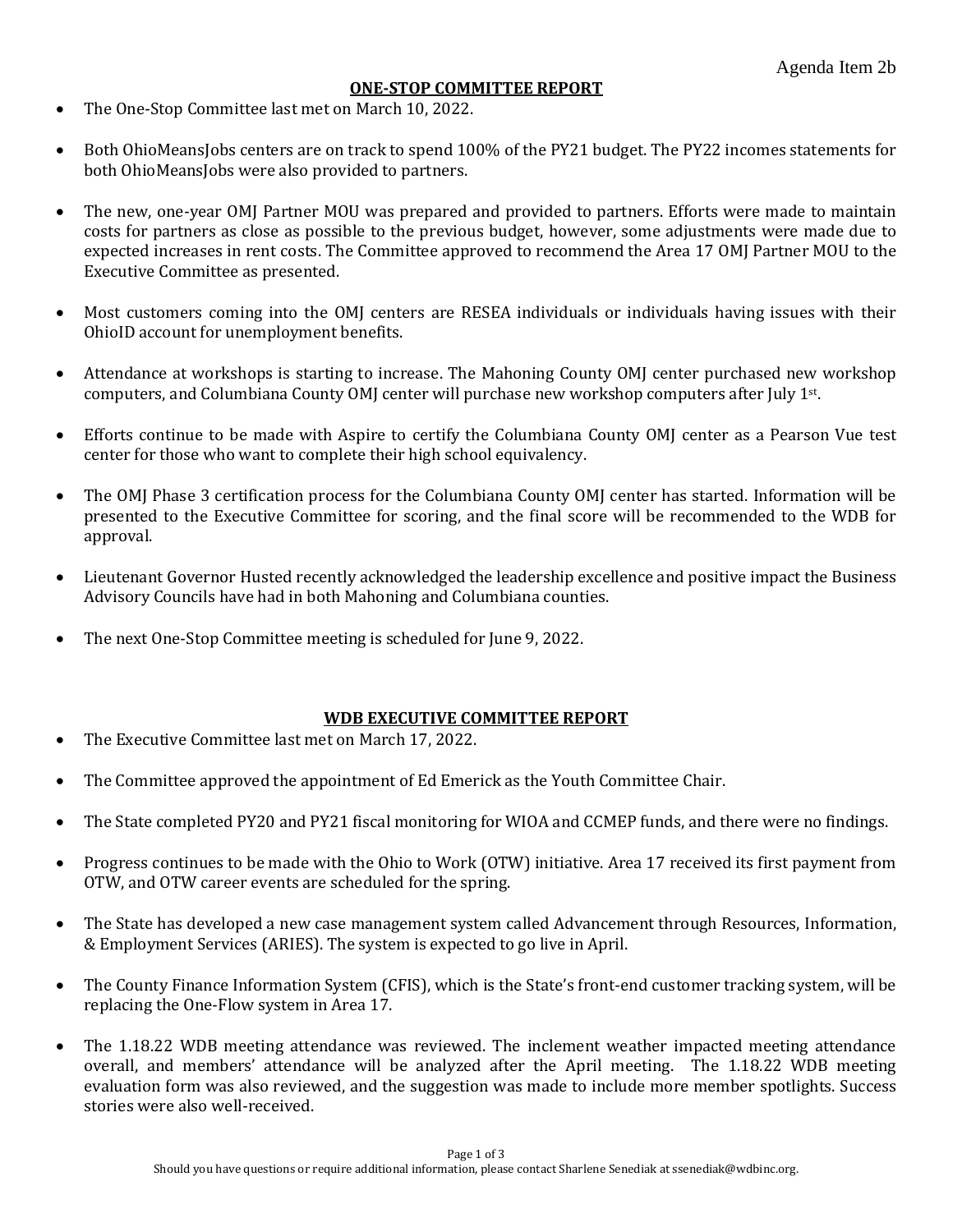Agenda Item 2b

- The Committee approved to recommend the extension of the One-Stop Operator contract with Mahoning and Columbiana Training Association through June 30, 2023 to the Workforce Development Board.
- Youth services contracts with current providers were monitored and have satisfactorily met contractual requirements for the current period.
- The RFP for WIOA-CCMEP youth services was scheduled to close on February 4, 2022, however, due to inclement weather, proposals were accepted until February 7, 2022. Seven proposals were received, and the proposal review team met to discuss them on March 3, 2022. Additional information is being requested from the proposing organizations, and contractor recommendations will be made to the Executive Committee in May.
- The Committee accepted the recommendation from the One-Stop Committee to approve the new OMJ Partner MOU for a one-year period, covering July 1, 2022 through June 30, 2023.
- The Committee approved changes to WDB Program Policy 6 *Supportive Services Attachment 1* as discussed.
- The Committee approved to recommend the completed Area 17 OMJ Center balanced scorecard for Phase 3 certification to the Workforce Development Board.
- The next Executive Committee meeting is scheduled for May 19, 2022.

## **YOUTH COMMITTEE REPORT**

- No Youth Committee report at this time.
- The next Youth Committee meeting is scheduled for June 2, 2022.

## **INDIVIDUALS WITH DISABILITIES COMMITTEE REPORT**

- The Individuals with Disabilities Committee last met on January 13, 2022.
- OOD completed its 2021 Comprehensive Statewide Needs Assessment which can be accessed at [https://ood.ohio.gov/about-us/statistics2/2021-comprehensive-statewide-needs-assessment.](https://ood.ohio.gov/about-us/statistics2/2021-comprehensive-statewide-needs-assessment) The top barrier perceived by individuals with disabilities is employer attitudes toward people with disabilities.
- OOD offers a tremendous number of resources to educate employers and employees about individuals with disabilities. OOD employer resources can be accessed at [https://ood.ohio.gov/information-for](https://ood.ohio.gov/information-for-employers/employer-resources)[employers/employer-resources.](https://ood.ohio.gov/information-for-employers/employer-resources) All training is free and can be customized to the audience.
- Under the Opioid Grant 3, 125 customers have been served under the grant, and 77 received training services. The grant is scheduled to end in March, but may be extended again.
- As part of OOD's "Jobs for Recovery" program, a partnership has been established with the Youngstown Municipal Court to have a full-time OOD counselor present to work on various dockets. A job developer will eventually be hired to work with the counselor.
- For Phase 2 of the RETAIN Grant, Mercy Health has contacted OOD to brainstorm ways to serve individuals with disabilities. Additional diagnoses will be considered, and incentives may be offered to employers who